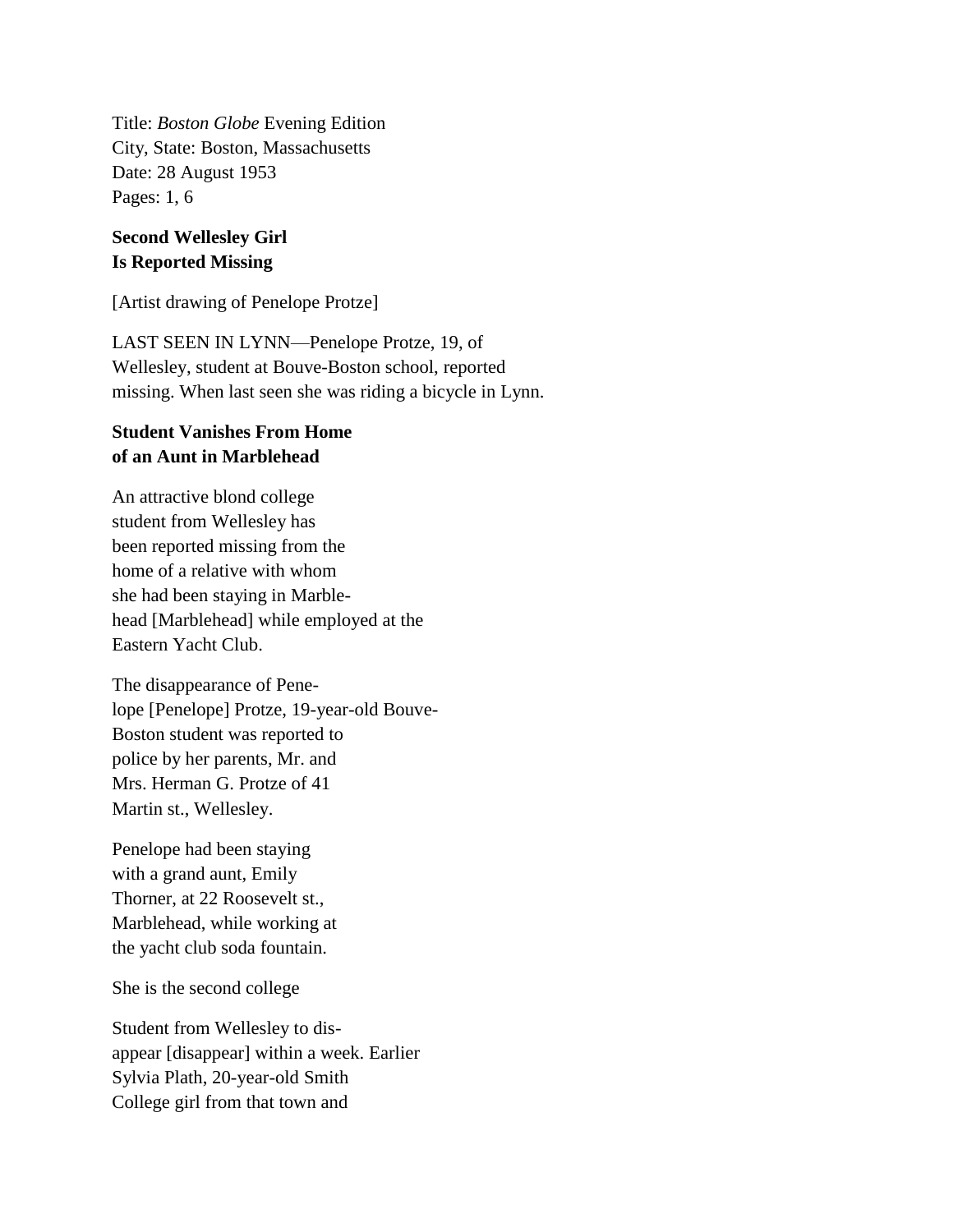object of a wide police search, was found in the basement of her home suffering from an overdose of sleeping pills.

The Protze girl's father talked to her by phone yesterday after learning she had quit her job Monday. Later, about 3 p. m. she left her aunt's home presumably [presumably] en route to Wellesley.

She was seen at 4:30 passing through Lynn toward the Revere [Revere] Beach road on her bike by a group of girls with whom she had worked

## **STUDENT Page 6**

## **STUDENT Continued from the First Page**

At the time she was clad in a white blouse and tan flair skirt. According to the family the girl is 5 feet 8 inches tall, weighs 150 pounds and has dark olive skin and light blonde hair, cut in a long bob.

She was riding a girl's model bike with a Wellesley registration [registration] plate.

Penelope is due to enter the sophomore year at the Boston school where she is majoring in physical therapy.

A 26-year-old Philadelphia man who had been working at the Eastern Yacht Club with Penelope